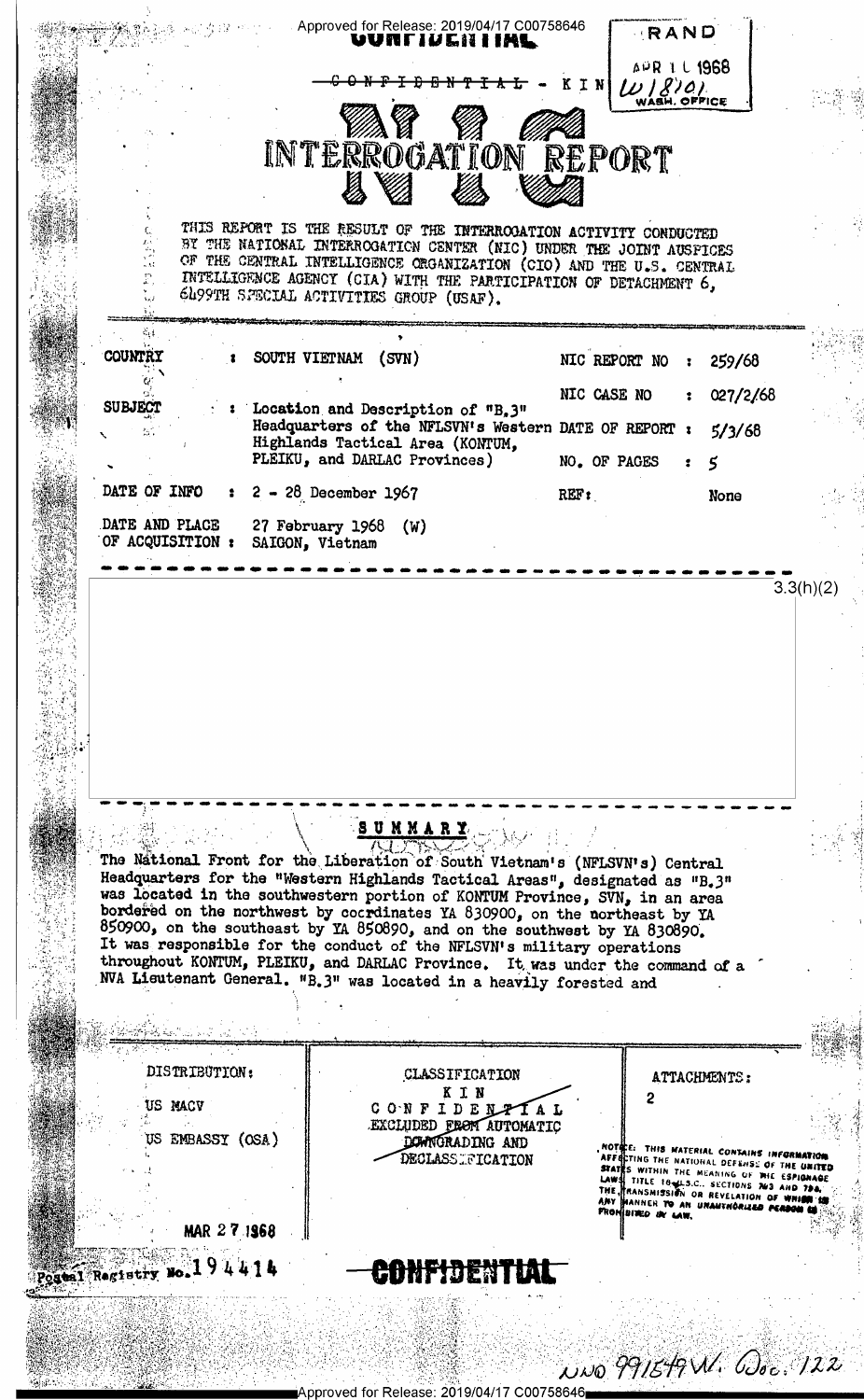CONFIDE<del>NTIAL</del> Page 2

<sup>1</sup> \ ?:s\$?,\_,,.,\\_" '1-s

' - v

' " ;{ mountainous area, considered perfectly safe from all aerial and ground surveillance and detection; It consisted of five separate sections and atotal of 31 buildings. GVN/U.S. aircraft regularly flew'over the area, but it had never been bombed or strafed. One security battalion of  $NVA$ soldiers guarded the headquarters area. Southeast of the base camp was a "newly built" road leading to the Cambodian border. It was being used to transport food and ammunition from CAMBODIA to the Western Highlands Tactical Area.

## $\mathbf{MAP}$ , REFERENCE:  $\mathbf{Q} = \mathbf{Q}$

.--.14» —r ,- .. -.' - -¢ . V-\_\_.->..'.~.».;..v.-\_ ~,\_ ' '

1" .

<sup>I</sup><sup>1</sup><sup>4</sup>--".'~C.I"l'.4 -' I'

 $\cdot$  . k

<sup>~</sup>\_' :\-. .:;'~1-§ \_1

"'--.7#,.\;\*-.Y,'=1'\*\*~=<\*»

1:? :;~<

.:-;..~-:;.1~,~.p=»~.~-.¢r~\$;-,=.':< .-:'#.'r|~n -> .-, -- ~,- -> --A .

:»\_,:',\\_-,§;,;:\_.,:;.,.=»,-:»~,,w\_l-@1555, 4=\_,\_;»;,§5.,\_¢»§\_}f';-'Q3,-F;;\_,\_\_;\_v;-9:-\_) ., 1 ».~ Q -. '; -. <sup>&</sup>lt;

; - -

T |.-

3'1,'-.4 . 27,.'  $\frac{1}{2}$ 

'

 $^{\prime}$   $^{\prime}$ 

' '

 $\mathbb{R}$  is a strongly  $\mathbb{R}$  . The set . :,\--\=».~:,---U... '- ~\_--.;j~§;:\_';;,;;;§§\_§,,~»'g',;\_|j',\_.\;

> \ ' r 1» ' »:;~ .-,~-: 1:.-~\*.;

L

 $2.7:$   $6.93:$   $2.9:$   $2.2:$   $2.2:$ 

 $\cdots$  )  $\cdots$   $\cdots$ 

:2-2»:-:~ 1-=';r.'.;

:.»15'5'-L.'--';-,.;\*'-; '.=- 'g

 $\sim$  ,  $\sim$  ,  $\sim$  ,  $\sim$  ,  $\sim$  ,  $\sim$  ,  $\sim$  ,  $\sim$  ,  $\sim$  ,  $\sim$  ,  $\sim$  ,  $\sim$  ,  $\sim$  ,  $\sim$  ,  $\sim$  ,  $\sim$  ,  $\sim$  ,  $\sim$  ,  $\sim$  ,  $\sim$  ,  $\sim$  ,  $\sim$  ,  $\sim$  ,  $\sim$  ,  $\sim$  ,  $\sim$  ,  $\sim$  ,  $\sim$  ,  $\sim$  ,  $\sim$  ,  $\sim$  ,  $\sim$ 

, ,,;~- , , ~ .

 $\lambda_i$ 

.~:=.»2;::.-:-:.1,=='>'.';=.» >"..=~.- 1- . -- -

.<br>" अन्य स्थापिक क

-(1 " 1 " ) = (1 " ) = (1 " ) = (1 " ) = (1 " ) = (1 " ) = (1 " ) = (1 " ) = (1 " ) = (1 " ) = (1 " ) = (1 " )<br>-(1 " ) = (1 " ) = (1 " ) = (1 " ) = (1 " ) = (1 " ) = (1 " ) = (1 " ) = (1 " ) = (1 " ) = (1 " ) = (1 " ) = (

pad the second control of the second of the second of the second of the second of the second second or the second second second second second second second second second second second second second second second second se

' k ... 4-\_»\_ \_,.-.-~:.,!-,1» .

\ .-, z-u.-,-\_ ..,...~,; -,- ;..\_":\_'I/1;:§3X~'§'£'}A'};§,'r5%,:-.;»-,-gr >\_ .- - 4: -' - >. - : < ;- ~' .. .- »;~:'-\~,, ;,\_~-..':-..'.,,- . \- -

 $\cdots$  .

; . .-: - " ' '

 $\mathbb{R}^n$  is variable to  $\mathbb{R}^n$  .  $\mathbb{R}^n$  if  $\mathbb{R}^n$  if  $\mathbb{R}^n$  if  $\mathbb{R}^n$  if  $\mathbb{R}^n$  if  $\mathbb{R}^n$  if  $\mathbb{R}^n$  if  $\mathbb{R}^n$  if  $\mathbb{R}^n$  if  $\mathbb{R}^n$  if  $\mathbb{R}^n$  if  $\mathbb{R}^n$  if  $\mathbb{R}^n$  if ▒※ ※ ※ ※ ※ ※ ※ ※ <del> > > \* > + > A</del> A + + A + - - A + N

, ,\_' ;~r , . \_1 ; .

 $\gg$  , which is a set of  $\sim$  . The set of  $\sim$  , we have the set of  $\sim$  .

' ' v- "~n'. .:,,;'r=~ - » -

1\_ .

<sup>~</sup> - -{rim H ,' -. .,.\_ ':1'-v-1'31-' -'-' ., - '

 $\mathcal{H} \times \mathcal{H} \times \mathcal{H} \times \mathcal{H} \times \mathcal{H} \times \mathcal{H} \times \mathcal{H} \times \mathcal{H}$ 

. ~ <sup>z</sup>

1

||GARAN : 1921||COMBA 1943

":\_f'» ,\ ,1)', .

I'  $230^{\circ}$  .

1

 $F_{\rm AMS}$  ams Series L7014, Sheet 6537IV, Scale 1/50,000, Edition 1. AMS Series L7014, Sheet 6538III, Scale 1/50,000, Edition 1.

' - - '

The Central Headquarters of the National Front for the Liberation of<br>South Vietnam's (NFLSVN's) "Western Highlands Tactical Area" had been given the code designation "B.3." It was located in the southwestern portion of KONTUM Province, SVN, in an area bordered on the northwest by coordinates YA 830900, on the northeast by YA 850900, on the southeast by YA 850890, and on the southwest by YA 830890.

2. As the headquarters for the Western Highlands Tactical Area, "B.3" was responsible for the conduct of the NFLSVN!s military operations throughout KONTUM, PLEIKU, and DARLAC Provinces. It was under the command of a NVA Lieutenant General (name unknown). "B.3" received orders directly from the NFLSVN and gave directives such as attack orders to its subordinate units throughout the Western Highlands Tactical Area.

3. Infiltration Group 31h, consisting of approximately 2h0 men of NVA (Sapper Battalion 316 (formerly NVA Battalion 1702), reached "B.3." from their last commo-liaison station, Station 80. It was located<br>near the SVN/LAOS/CAMBODIAN border in the vicinity of coordinates<br>EB 750260 (exact location unknown). Prior to arriving at "B.3.",<br>the group crossed the HOD unknown) by boats, since the river was over 30 meters wide,  $\overline{\text{o}}$  extremely swift, and appeared to be very deep. Infiltration Group  $\frac{3\mu}{2}$  remained in "B.3" until 28 December 1967.

> "B.3" was located in a heavily forested and mountains area. (See Attachments 1 and 2.) Branches of the KROI stream ran thoughout the base camp area. The camp was divided by the mountains and streams into five separate sec The southern half of the area consisted of the 9 buildings which<br>housed the personnel and officers of the "B.3" Headquarters (See<br>Figure 4 of Attachment 1). All buildings throughtout the entire<br>base camp area were of varyi

 $\frac{1}{2}$ 

" ~ ;'»;..-=~'.:~,-»-=\*§-;-- ~- .. -K - ~ -

P'-\_-1'; =~- '.1 \_\_, >.;.=:.-'.- ",'-¢I'.-.»;".-lit-\_.'.' -\ 1 ::~ .

\" '1

. \_=- '----=,~:. "--.',- . ., <sup>~</sup>

 $\frac{1}{2}$  ,  $\frac{1}{2}$  ,  $\frac{1}{2}$  ,  $\frac{1}{2}$  ,  $\frac{1}{2}$  ,  $\frac{1}{2}$  ,  $\frac{1}{2}$  ,  $\frac{1}{2}$  ,  $\frac{1}{2}$  ,  $\frac{1}{2}$  ,  $\frac{1}{2}$  ,  $\frac{1}{2}$  ,  $\frac{1}{2}$  ,  $\frac{1}{2}$  ,  $\frac{1}{2}$  ,  $\frac{1}{2}$  ,  $\frac{1}{2}$  ,  $\frac{1}{2}$  ,  $\frac{1$ 

' ' ' '

.

. . " I '. ,,

- '

, <sup>4</sup>

0 - 1 - 1 1 - 1 1 - 1 1 - 1 1 - 1 1 - 1 1 - 1 1 - 1 1 - 1 1 - 1 1 - 1 1 - 1 1 - 1 1 - 1 1 - 1 1 - 1 1 - 1 1 -

.~ - - .-

» -~ 4- <sup>=</sup>

<sup>~</sup>- '

- ,3 . ~ . \_» A' J' \_ y; ;\_ g . <sup>V</sup>

- .< - -

. . ., .- '- » ~»,',-"-,'~ - <sup>~</sup>'» > -~ <sup>4</sup>

. ., . »,1: = ». .

"~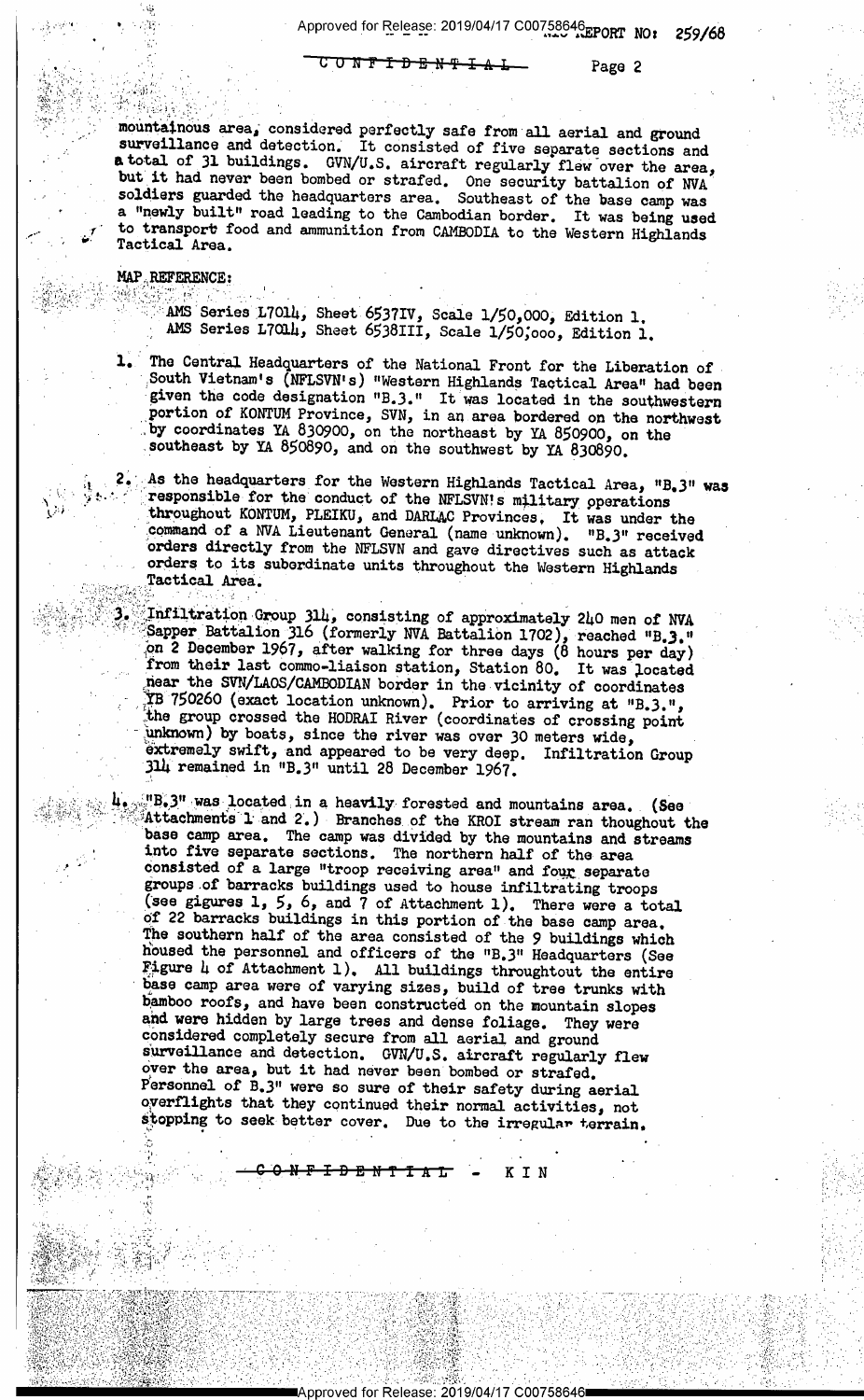## . <sup>~</sup>K 1; 1;

7

<sup>r</sup> ¢

<sup>L</sup>\_. \_

-7:.'  $^\circ$  . . ,..  $\mu$  ,  $\mu$  be a basic function of  $\mu$ 1' '. » .  $-1.5$  .  $-1.5$  ,  $-1.5$ 1- <sup>r</sup>-1,3.' 1.3 \_"\_  $\mathcal{G}(\cdot)$  is

2

(2

,  $\sim$ V I. \_-\1.».  $\mathbb{Z}/\mathbb{Z}$  .

\_ \$ . - <sup>e</sup>

 $\frac{1}{2}$  ,  $\frac{1}{2}$  ,  $\frac{1}{2}$  ,  $\frac{1}{2}$  ,  $\frac{1}{2}$  ,  $\frac{1}{2}$  ,  $\frac{1}{2}$  ,  $\frac{1}{2}$  ,  $\frac{1}{2}$  ,  $\frac{1}{2}$  ,  $\frac{1}{2}$  ,  $\frac{1}{2}$  ,  $\frac{1}{2}$  ,  $\frac{1}{2}$  ,  $\frac{1}{2}$  ,  $\frac{1}{2}$  ,  $\frac{1}{2}$  ,  $\frac{1}{2}$  ,  $\frac{1$ 

'~.'\_\_;u-'=4>"..,,=.,'.'.. r;~'.,; 4 " ' '

 $\mathbb{H}^n_\mathbb{R}$  , the set of  $\mathbb{R}^n$  . The set of  $\mathbb{R}^n$  is the set of  $\mathbb{R}^n$ 

~\\_»=;.',€%~:-.'rf;f:'}:v',(|»§,§\*--:,>.,,;E~ g 5%' --' V <sup>I</sup>,~ \_ 4 'Q -

.-IE1"-'-IT-'."..= ' "'7§F<

;;;'a},r.,=,'i;(\_:.,'\ .\_ ;;a\_-r\_~.'\_-1.-,--.;-4-.2-..;.;;;.Jz\_,m\_'.,.,;;,,\_\_;>;\_\_- ,1,-v;-~ ,,-

:'\* 7 '.. .aG\\_\_ £¢.g'zQ'§~ 31;. 1,», J» -r\_'.,--\_4,..;:\_»\_\_»-\_ \_  $\mathbb{Z}_2^2 \mathbb{Z}_2^2 \mathbb{Z}_2^2 \mathbb{Z}_2^2 \mathbb{Z}_2^2 \mathbb{Z}_2^2 \mathbb{Z}_2^2 \mathbb{Z}_2^2 \mathbb{Z}_2^2 \mathbb{Z}_2^2 \mathbb{Z}_2^2 \mathbb{Z}_2^2 \mathbb{Z}_2^2 \mathbb{Z}_2^2 \mathbb{Z}_2^2 \mathbb{Z}_2^2 \mathbb{Z}_2^2 \mathbb{Z}_2^2 \mathbb{Z}_2^2 \mathbb{Z}_2^2 \mathbb{Z}_2^2 \mathbb{Z}_2^2 \mathbb{Z}_2^2 \mathbb{Z}_2^2 \mathbb{$ 

5-%£~s.\*!%"§'31,A\PI?'§',5~"-1'.\ =:-f¢-?n;=- ::.?=:'\_a-;-»';,'~'-..»\_=- -1.'-3:.

, '-.=----.~..--;,\_= 3.-,-'.= .~» 1;»? ;- <sup>&</sup>gt;'-:~, =-\_= -~

.2 I,-;r~.:;-, ;,¢",~5x;,-.' ,1-'.;\_-\_~-..-7 ~q.-1,\_ -,-.-'7, --; -\_.< \_.-~\_-I . -. -2;.'-:;¢==<...< ¢-- - . V-~.~~=

-¢#< »" <sup>s</sup>\. ,

 $\ell=\mathfrak{m}$  . A

' '6 --'-1 .

-<br>::/in:-:*...........................* 

I'M. YA NASA NA NASA NA MANA NA NASA NA MANGUNA NA MANGUNA NA MANGUNA NA MANGUNA NA NA NA MANGUNA NA MANGUNA N<br>I Sing na manguna na manguna na manguna na manguna na manguna na manguna na manguna na manguna na manguna na m

\* 1a,.» ,.. .,... .r..-.-...4.\_.\_.. -l <sup>W</sup>

/ .'J.,¢;:\*.,,,,'\_—...., ,, ,,;. ;, -'\_~,.,,.)§'\_. ,,x.§1\_.., ,, '

Q.

 $-1.39$  -below the second control of the second control of  $\mathcal{A}_1$  ,  $\mathcal{A}_2$  ,  $\mathcal{A}_3$  ,  $\mathcal{A}_4$  ,  $\mathcal{A}_5$  ,  $\mathcal{A}_6$  ,  $\mathcal{A}_7$  ,  $\mathcal{A}_8$  ,  $\mathcal{A}_9$  ,  $\mathcal{A}_9$  ,  $\mathcal{A}_9$  ,  $\mathcal{A}_9$  ,  $\mathcal{A}_9$  ,  $\mathcal{A$ 

'~1' '-=#='; .- "\*1" .-. < r '- " " \$1 .'.. . <sup>q</sup> , 1'! <sup>I</sup>nu.' ',4\,,\_§ ~.- ' -'Eu "2"-' \$5» F ~,!»v,. "err.-R" 1~;':;~.E=',4 <sup>5</sup>"';'-'q,""-~&'}~;, :,>1<,=,- \*\_ -.7;;'~'¢ .' In', .~ (L-I:-w~%;:'n~-T. <.,;1- ' ,'; 3"; f.'a,,\*\*%'\$:-g;»"r .11'-='.:.=?~ -. ; v \*1

f;i1;.!.\_3>v-.f\_ -\_., '\_;.\_~\_5,,\_:15~=,\_.v»\_»\_-"\_'-'f'-, .;..;:;,\_;~'j;\_1;;,\_.,\_,n<\_;.:

.

'gyang tanggal na taun 1980 at taun 1980 at taun 1980 at taun 1980 at taun 1980 at taun 1980 at taun 1980 at t<br>San taun 1980 at taun 1980 at taun 1980 at taun 1980 at taun 1980 at taun 1980 at taun 1980 at taun 1980 at t<br>S

 $\mathcal{R}^{\text{max}}_{\text{max}}$  .  $\mathcal{R}^{\text{max}}_{\text{max}}$  ,  $\mathcal{R}^{\text{max}}_{\text{max}}$  ,  $\mathcal{R}^{\text{max}}_{\text{max}}$  ,  $\mathcal{R}^{\text{max}}_{\text{max}}$  ,  $\mathcal{R}^{\text{max}}_{\text{max}}$ 

 $\mathcal{A}$  , and the set of  $\mathcal{A}$ 

(I 47, A 34, A 44 Iv 4. "'

> ( 4  $\sim 9$   $\mu$

 $7.7\%$ 

 $f\in\mathbf{R}$  ,  $f\in\mathbf{R}$  ,  $f\in\mathbf{R}$  ,  $f\in\mathbf{R}$  ,  $f\in\mathbf{R}$  ,  $f\in\mathbf{R}$  ,  $f\in\mathbf{R}$  ,  $f\in\mathbf{R}$ , ,1999, ,1999, ,1999, ,1999, ,1999, ,1999, ,1999, ,1999, ,1999, ,1999, ,1999, ,1999, ,1999, ,1999, ,  $.166$ ; $.257$  ,  $.76$  ,  $.744$   $.66$ 

efination in the set of state  $\mathcal{L}_1$ 

 $\mathcal{C} \subset \mathcal{C} \subset \mathcal{C}$  , where  $\mathcal{C} \subset \mathcal{C}$ 5'. -\_\_,\'.,. ,,\_,.\_.L' ..\_.v,: 3 <sup>1</sup>

w 'J ,..\_, .-. . . <sup>w</sup> , ,\_-1 L <sup>I</sup>

i,

r

T

-.

'7

:'.'y?;" P

"

;

as

## NIC REPORT NO: 259/68

"' .\_\_,. n .\_,...

 $\gamma$  ). The state of  $\gamma$  is the state of  $\gamma$  is the state of  $\gamma$ 

"3 - " '

-.1' 3" :13 1-'2 '-'

. .. .

 $\cdot\cdot\cdot$   $\cdot\cdot\cdot$ 

-'9

>» . \_ ».'

\_ »\_

' '

 $\mathcal{R}$  is a substitute of  $\mathcal{R}$  ,  $\mathcal{R}$  ,  $\mathcal{R}$  ,  $\mathcal{R}$  ,  $\mathcal{R}$  ,  $\mathcal{R}$  ,  $\mathcal{R}$  ,  $\mathcal{R}$  ,  $\mathcal{R}$  ,  $\mathcal{R}$  ,  $\mathcal{R}$  ,  $\mathcal{R}$  ,  $\mathcal{R}$  ,  $\mathcal{R}$  ,  $\mathcal{R}$  ,  $\mathcal{R}$  ,  $\mathcal{R}$  ,  $\mathcal{R$ 

 $\mathcal{L}(\mathcal{L}^{\mathcal{L}})$  , we are the set of  $\mathcal{L}^{\mathcal{L}}$ 

. . . .

",9 -" -'I .-'

} . . \_ .

KIN

<sup>r</sup>"1

=' '-ffij " -' -

Approved for Release: 2019/04/17 C00758646

, . .. \_

 $\overline{1}$  D E N T I A 1, Page

 $\frac{1}{2}$  ;  $\frac{1}{2}$  was impossible for persons in one section of the base camp area ' to see the other sections. In addition movement between area ¢was extremely difficult. see the other sections. In addition, movement between sections extremely difficult. For example  $A + A$ minutes to walk from the "troop receiving area" (Figure 1 of ~l). -As Attachment 1) to the "B.3" Headquarters area (Figure 4 of Attachment 1). As a result, the area was considered safe and secure.

f' The entrance to the "B.3" Headquarters area was "kept in secrecy". from the northwest corner of the entire base camp area south between To reach this area, it was necessary to follow the trail which led mountain I rom the northwest corner of the entire base camp area south between<br>mountain ridges on the east and west. The trail crossed a stream<br>south of the "troop receiving area". It was necessary of that madut to walk of the "troop receiving area", It was necessary at that point<br>k upstream (west) in the knee-deep water of the stream for<br>imately 15 minutes only at that times over a ridge and enter the headquarters area. It was protected at all times by one battalion of NVA soldiers. approximately 15 minutes, Only at that time was it possible to climb times' by one battalion of NVA soldiers.  $5.~$ 

According to hearsay information, the base camp area had been in danger of enemy attack only once (date unknown). At that time, GVN wanger of enemy attack only once (date unknown). At that time, GVN<br>"commandos" had been secretly "dropped" in an area west of the mountain<br>which formed the western border of the success . <sup>~</sup>.,~v-44 ., diopped. In an area west of the mountains which formed the western border of the area. However, they had been defeated before actually entering the base camp area.

7. With the exception of the security battalion located directly in the  $\cdots$  "B.3" Headquarters area, there were no full-time security units a stationed throughout the remainder of the camp. However, there was on watch tower (see Figure 2 of Attachment 1) on the top of a m ountain the east side of the camp. It was manned 24 hours per day.

8. There was a "newly built" road extending from the border of CAMBODIA<br>to a place southeast of the "B.3 Headquarters area about three-days<br>travel time. The road was  $l_1$  meters wide and was being used to<br>transport food

,)) : 1999년 1월 2일 : 1999년 1월 2일 : 1999년 1월 2일 : 1999년 1월 2일 : 1999년 1월 2일 : 1999년 1월 2일 : 1999년 1월 2일 : 1999년

' \$1,200 A 200 A 200 A 200 A 200 A 200 A 200 A 200 A 200 A 200 A 200 A 200 A 200 A 200 A 200 A 200 A 200 A 200

r1

 $\sim$  ,  $\sim$  ,  $\sim$  ,  $\sim$  ,  $\sim$  ,  $\sim$  ,  $\sim$  ,  $\sim$  ,  $\sim$  ,  $\sim$  ,  $\sim$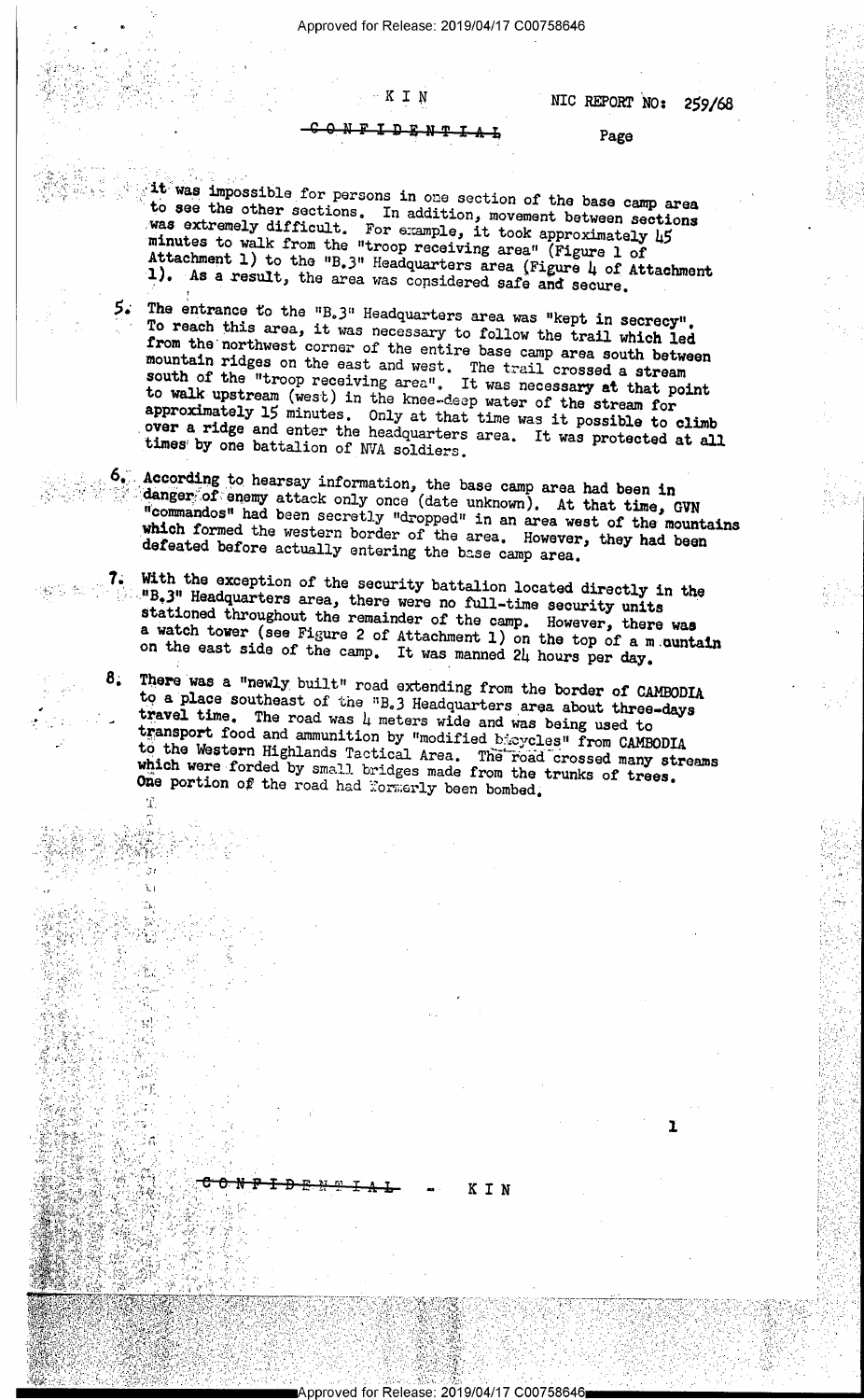